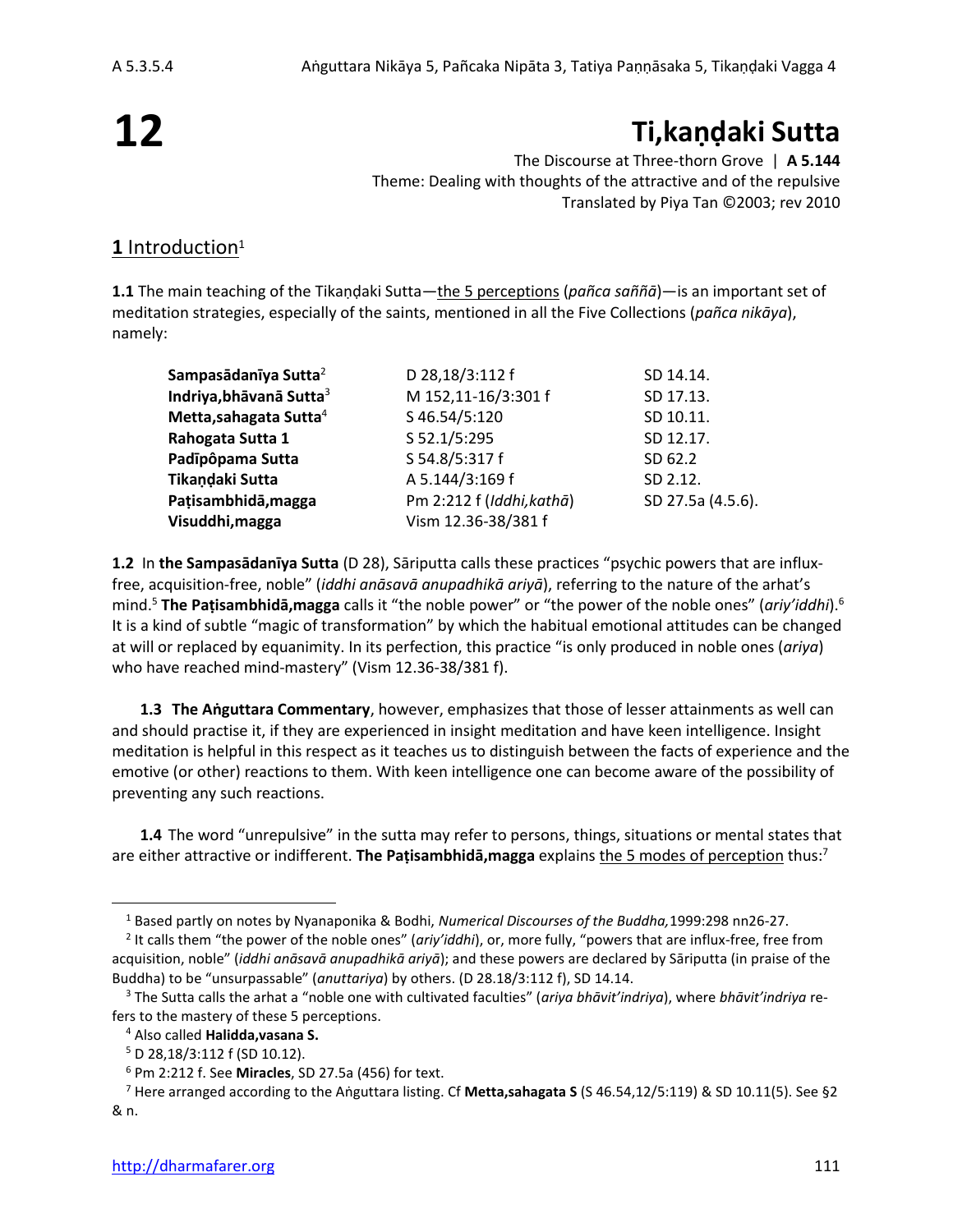In the case of an agreeable object (eg as sensually attractive person), one either pervades it with the thought of foulness or regards it as impermanent.

In the case of a disagreeable object (eg a hostile person), one either pervades it with lovingkindness or regards it as physical elements.<sup>8</sup>

One pervades both agreeable and disagreeable objects with the thought of foulness or regards them as impermanent; thus one perceives both as repulsive.

One pervades both disagreeable and agreeable objects with lovingkindness or regards them as physical elements; thus one perceives both as unrepulsive.

Avoiding both disagreeable and agreeable, objects, having seen a form with the eyes, heard a sound with the ears, smelt smells with the nose, tasted tastes with the tongue, sensed a touch with the body, cognized a mind-object with the mind, one is neither glad nor sad, but abides in equanimity towards that, mindful and clearly aware.

(Pm 22.26/2:212 f; Vism 12.36/381 f; SA 3:171 f)

| Perception |                                                                        | <b>Method</b>                                                              | <b>Reflection</b>                                                                                                               |
|------------|------------------------------------------------------------------------|----------------------------------------------------------------------------|---------------------------------------------------------------------------------------------------------------------------------|
|            | (1) Lust-arousing object: see it<br>as repulsive                       | Perception of foulness, or of<br>impermanence                              | "May I not lust for a <i>pleasant</i><br>object"                                                                                |
| (2)        | Hate-arousing object: see it<br>as unrepulsive                         | Lovingkindness, or see the body<br>as being comprised of the 4<br>elements | "May I not hate an <i>unpleasant</i><br>object"                                                                                 |
|            | (3) An object arousing both lust<br>and hate: see it as repulsive      | Perception of foulness, or of<br>impermanence                              | "May I not lust for something<br>pleasant nor hate something<br>unpleasant"                                                     |
|            | (4) An object arousing both<br>hate and lust: see it as<br>unrepulsive | Lovingkindness, or the 4<br>elements                                       | "May I not hate something un-<br>pleasant nor lust for something<br>pleasant"                                                   |
|            | (5) Seeing an object as arousing<br>neither lust nor hate              | Equanimity (avoiding lust, hate<br>and delusion)                           | "May I not lust for the <i>pleas-</i><br>ant, nor hate something un-<br>pleasant, nor ignore something<br>neutral" <sup>9</sup> |

#### **Table 4. The 5 perceptions simplified**

- **1.5 SUMMARY.** Essentially, the arhat would first simply note whether the sense-object is
	- (1) lust-arousing, eg a sensual object (which would arouse lust in an unawakened mind), or
	- (2) hate-arousing, eg a hostile person (who would arouse hate in an unawakened mind), or
	- (3) arousing both lust and hate (which would arouse mixed feelings in an unawakened mind), or
	- (4) arousing neither lust nor hate (which would bore or tire an unawakened person).

<sup>8</sup> "Elements," *dhātu.* The analysis of the elements (*dhātu,vavatthāna*), the last of the 40 traditional meditation methods, is described in great detail at Vism 11.27-119/347-371. The method of given in brief in **Mahā Satipaṭṭhāna S** (D 22,6/2:294 f) and **Satipaṭṭhāna S** (M 10,12/1:57 f), and in detail in **Mahā Hatthi,padûpamā S** (M 28,6-28/ 1:185-191), **Rāhul'ovāda S** (M 62,8-17/1:421-425) and **Dhātu Vibhaṅga S** (M 140,13-18/3:240-243).

<sup>9</sup> See **Cūla Vedalla S** (M 44,24-25/1:303), SD 40a.9; **Pahāna S** (S 36.34/4:205 f), SD 31.3; *Anusaya*, SD 31.3 (3).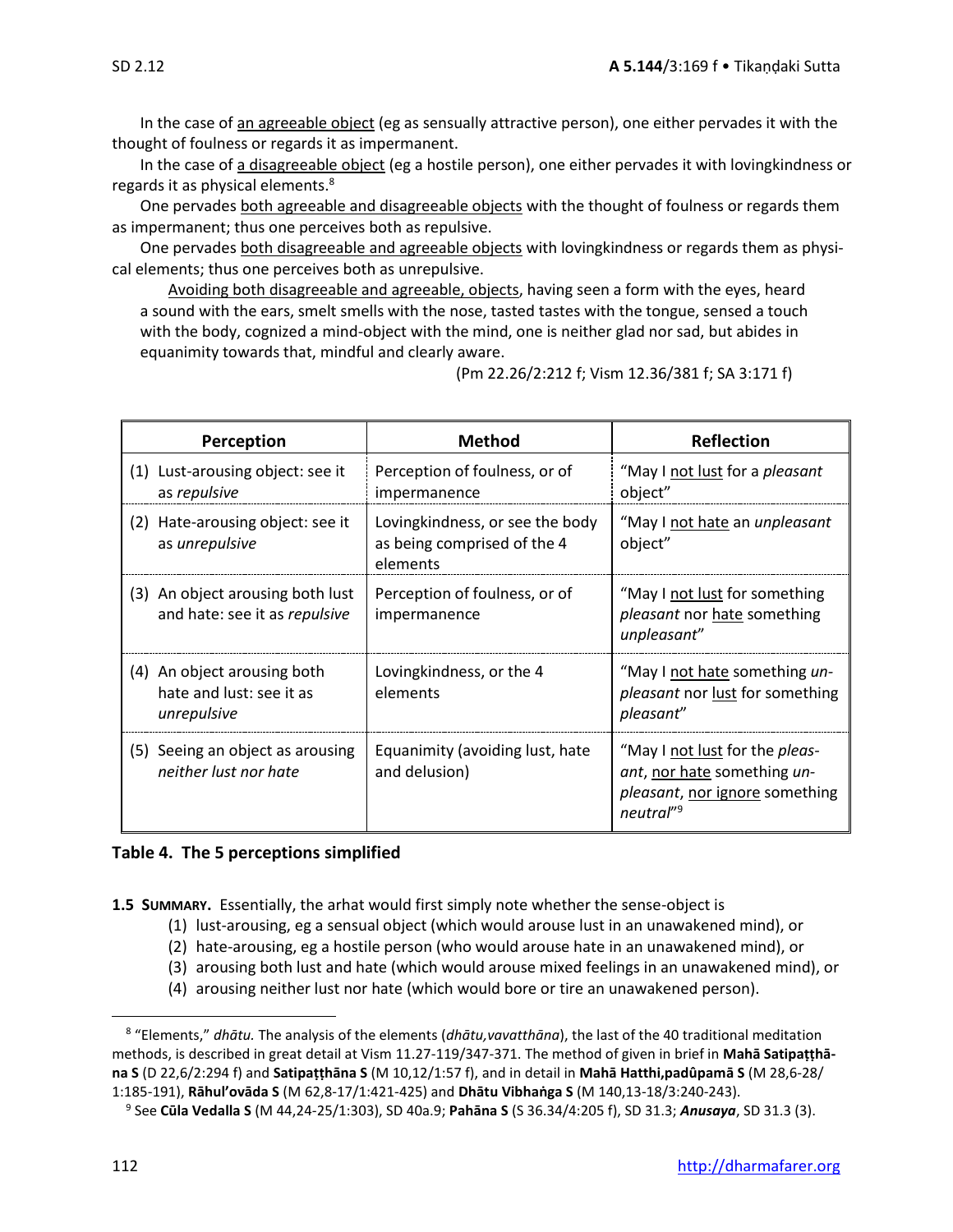In the case of (1) the arhat would see it as being "repulsive" (*paṭikūla*) and either go into the perception of foulness or of impermanence.

In the case of (2), he would see it as "unrepulsive" (*appaṭikūla*), and cultivate lovingkindness or reflect on the body as being composed of the 4 elements (earth, water, fire, wind).

In the case of (3). he *could* (he could choose to) see the object as being "repulsive," and either go into the perception of foulness or of impermanence, as in (1).

Or, again, in the case of (4), he *could* (he could choose to) see the object as being "unrepulsive," and either cultivate lovingkindness or reflect on the body as being composed of the 4 elements, as in (1).

In the case of (5), the arhat cultivates equanimity, that is, neither showing lust towards something pleasant, nor showing hate toward something unpleasant, not ignoring something neutral (that is, both pleasant and unpleasant, or neither pleasant nor unpleasant).

**1.6** Suttas like **the Indriya,bhāvanā Sutta** (M 152)<sup>10</sup> show that the arhats have fully mastered these five contemplations. They are also mentioned in **the Metta Saha,gata Sutta** (S 46.54).<sup>11</sup> However, as found in the Tikaṇḍaki Sutta, they are taught to unawakened monks for overcoming the three unwholesome roots. The Aṅguttara Commentary says that the last item (5) is "the six-factored equanimity (*cha-ḷ-aṅg' upekkhā*), similar to, though not identical with, that possessed by the arhats." (AA 3:290)

For a thoughtful commentary on the Sutta, see Nyanaponika 1998:72-77.

## **Ti,kaṇḍaki Sutta** The Discourse at Three-thorn Grove A 5.144

— — —

**[169] 1** Once the Blessed One was staying in the Tikaṇḍaki,vana [Three-thorn Grove] near Sāketa. There the Blessed One addressed the monks:

"Bhikshus!"`

"Bhante!" the monks replied in assent to the Blessed One.

#### The 5 perceptions

The Blessed One said this:<sup>12</sup>

- **2** (1) "It is good, bhikshus, that one were to dwell from time to time perceiving the repulsive in the unrepulsive (*appaṭikūle paṭikkūla,saññī vihareyya*).
- (2) It is good that one were to dwell from time to time perceiving the unrepulsive in the repulsive (paṭikūle appaṭikkūla,saññī vihareyya).

<sup>10</sup> M 152.11-16/3:301.

 $11$  S 46.54/5:115-121 = SD 10.11.

<sup>12</sup> The Pm arrangement and Vism that follows it is: 2, 1, 4, 3, 5. The 5 perceptions also occur in **Metta,sahagata S**  (S 46.54.12/5:119), SD 10.11.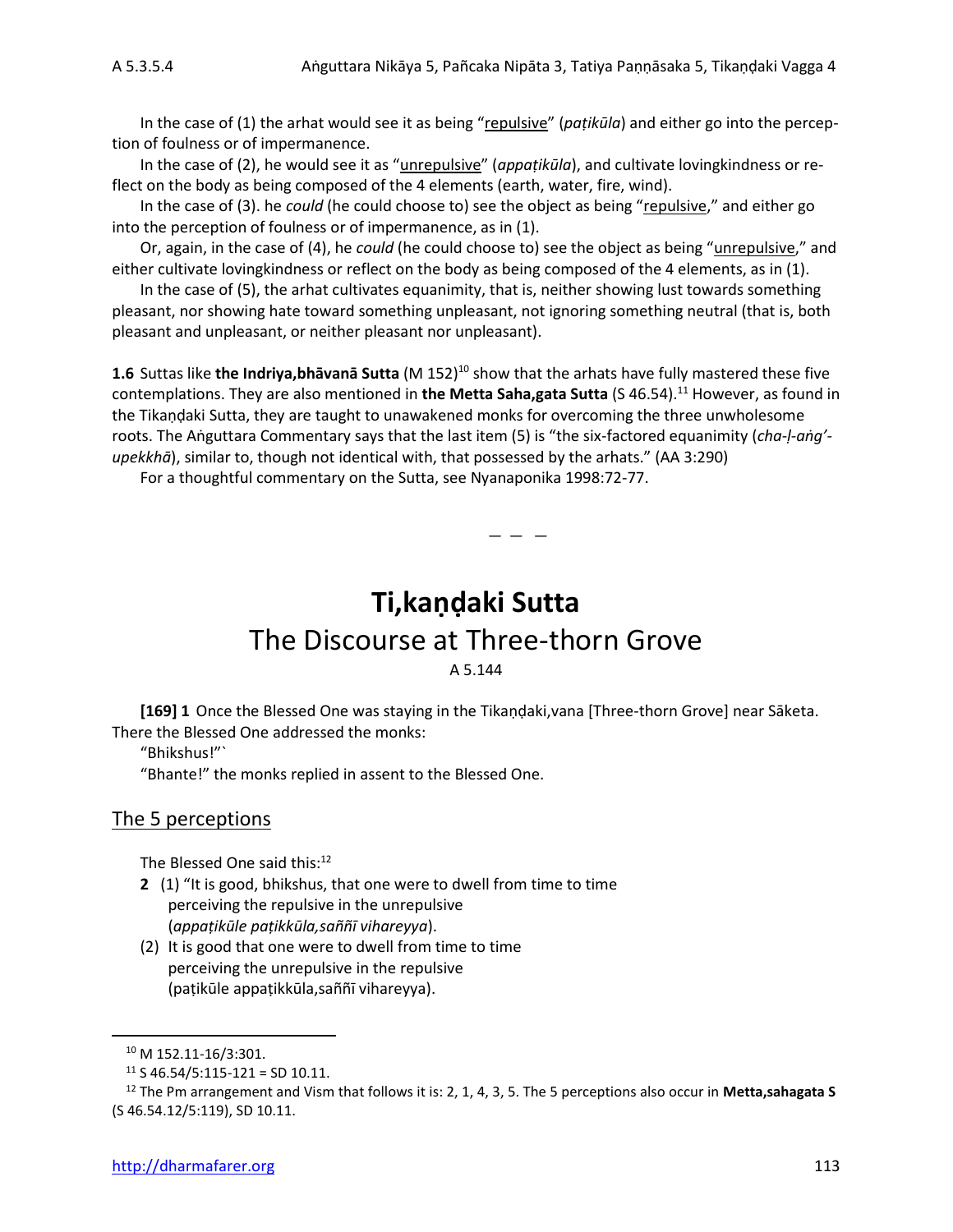- (3) It is good that one were to dwell from time to time perceiving the repulsive in the unrepulsive and in the repulsive (appaṭikūle ca paṭikkūle ca paṭikkūla,saññī vihareyya).
- (4) It is good that one were to dwell from time to time perceiving the unrepulsive in the repulsive and in the unrepulsive (paṭikūle ca appaṭikkūle ca appaṭikkūla,saññī vihareyya).
- (5) it is good, bhikshus, if one were, from time to time, rejecting both the unrepulsive and the repulsive, dwell in equanimity, mindful and clearly aware, (appaṭikūlañ ca paṭikkūlañ ca tad ubhayaṁ abhinivajjetvā upekkhako vihareyya sati sampajāno).

#### Perceiving the repulsive in the unrepulsive

(1) And, bhikshus, for what purpose, $^{13}$  should a monk dwell perceiving the repulsive in the unrepulsive?

**3** Thinking, **'May no lust arise in me towards objects that arouse** *lust'*—for this purpose, bhikshus, should a monk dwell perceiving the repulsive in the unrepulsive.

[*In the case of an agreeable object (eg a sensually attractive person), he either pervades it with the thought of foulness or regards it as impermanent*.]<sup>14</sup>

#### Perceiving the unrepulsive in the repulsive

(2) And, bhikshus, for what purpose, should a monk dwell perceiving the unrepulsive in the repulsive?

**4** Thinking, **'May no hate arise in me towards objects that arouse** *hate'***—**for this purpose, bhikshus, should a monk dwell perceiving the unrepulsive in the repulsive.

[*In the case of a disagreeable object (eg a hostile person), he either pervades it with lovingkindness or regards it as physical elements.*] 15

#### Perceiving the repulsive in the unrepulsive and in the repulsive

(3) And, bhikshus, for what purpose, **[170]** should a monk dwell perceiving the repulsive in the unrepulsive as well as in the repulsive?

**5** Thinking, **'May no lust arise in me towards objects that arouse** *lust***, and may no hate arise in me towards objects that arouse** *hate'*<sup>16</sup>**—**for this purpose, bhikshus, should a monk dwell perceiving the repulsive in the unrepulsive as well as in the repulsive.

[*He pervades both agreeable and disagreeable objects with the thought of foulness or regards them as impermanent; thus he perceives both as repulsive*.]

<sup>13</sup> "For what purpose," *attha,vasaṁ,* "on what account, for what reason." *Attha,vasa Vagga* is the title of A 2.17/1:98-100, & V 5:223,4-23 (in the Parivāra).

<sup>14</sup> These amplified notes here and in the following 4 sections are from **Paṭisambhidā,magga** (see Intro).

<sup>15</sup> For an example of this method, see Vism 306/9.38: "What am I angry with: his head hair, body hair … ?."

<sup>16</sup> Cf the 4-pointed emptiness (*catu,koṭika suññatā*) at **Aneñja,sappāya S** (M 106,8/2:263 f), SD 85.13; **Brāhmaṇa Sacca S** (A 4.185/2:177); **(Tadah') Uposatha S** (A 3.70,3.2/1:206), SD 4.18.